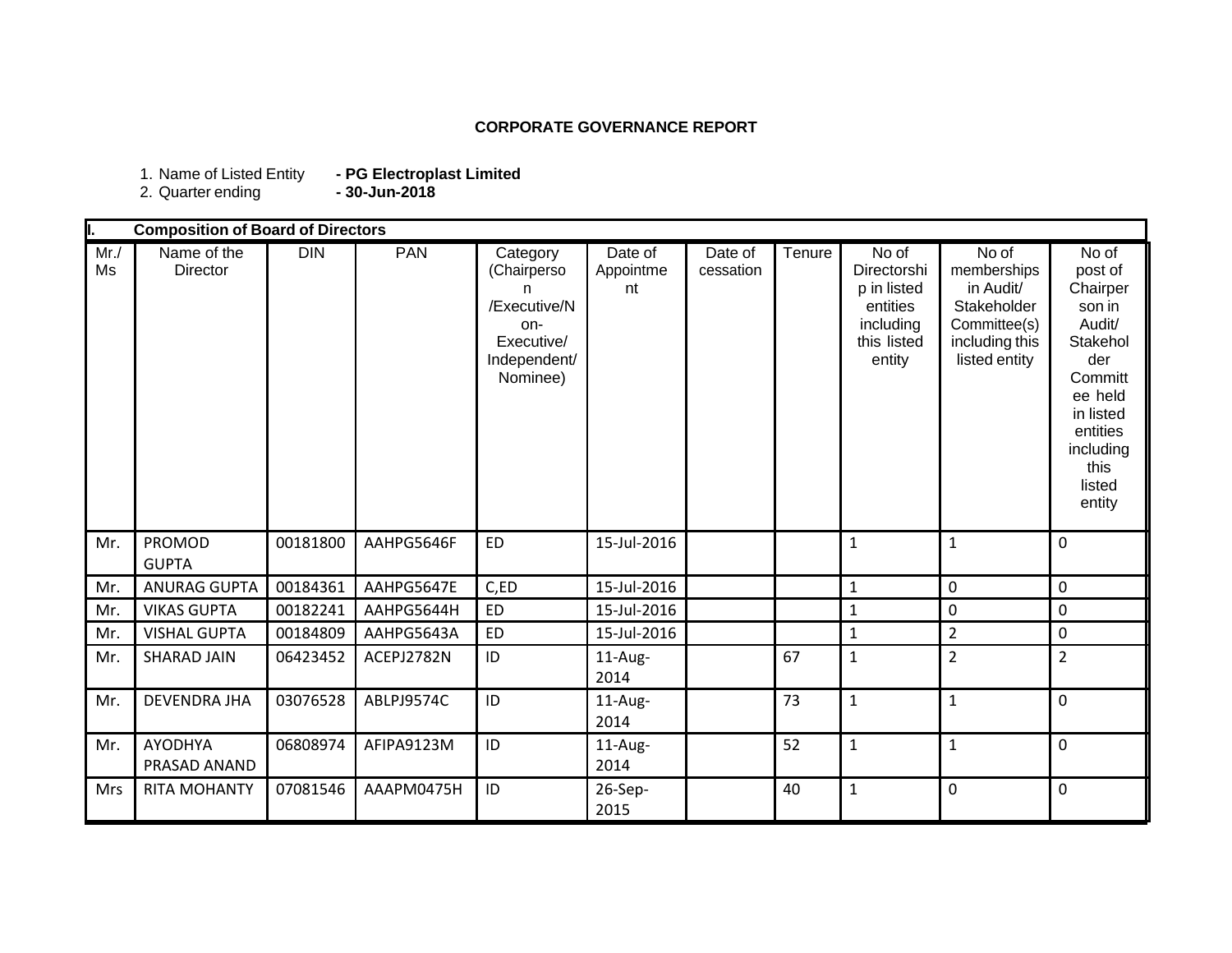## **II. Composition of Comittees**

| <b>Audit Committee</b> |                      |          |                        |  |  |
|------------------------|----------------------|----------|------------------------|--|--|
| Sr. No.                | Name of the Director | Category | Chairperson/Membership |  |  |
|                        | AYODHYA PRASAD ANAND | ID       | Member                 |  |  |
|                        | DEVENDRA JHA         | ID       | Member                 |  |  |
|                        | SHARAD JAIN          | ID       | Chairperson            |  |  |
|                        | <b>VISHAL GUPTA</b>  | ED       | Member                 |  |  |

| <b>Stakeholders Relationship Committee</b> |                      |          |                        |  |  |
|--------------------------------------------|----------------------|----------|------------------------|--|--|
| Sr. No.                                    | Name of the Director | Category | Chairperson/Membership |  |  |
|                                            | VISHAL GUPTA         | FD       | Member                 |  |  |
|                                            | PROMOD GUPTA         | ED       | Member                 |  |  |
|                                            | SHARAD JAIN          | ID       | Chairperson            |  |  |

|         | <b>Risk Management Committee</b> |                 |                        |
|---------|----------------------------------|-----------------|------------------------|
| Sr. No. | Name of the Director             | <i>Jateqorv</i> | Chairperson/Membership |

|         | <b>Nomination and Remuneration Committee</b> |          |                        |  |  |  |
|---------|----------------------------------------------|----------|------------------------|--|--|--|
| Sr. No. | Name of the Director                         | Categorv | Chairperson/Membership |  |  |  |
|         | PROMOD GUPTA                                 | ED       | Member                 |  |  |  |
|         | DEVENDRA JHA                                 | ID       | Chairperson            |  |  |  |
|         | AYODHYA PRASAD ANAND                         | ID       | Member                 |  |  |  |
|         | <b>RITA MOHANTY</b>                          | ID       | Member                 |  |  |  |

| III.<br><b>Meeting of Board of Directors</b>           |                                                        |                                                                   |  |  |  |
|--------------------------------------------------------|--------------------------------------------------------|-------------------------------------------------------------------|--|--|--|
| Date(s) of Meeting (if any) in the<br>previous quarter | Date(s) of Meeting (if any) in the relevant<br>quarter | Maximum gap between<br>any two consecutive (in<br>number of days) |  |  |  |
| 14-Feb-2018                                            | 16-Apr-2018                                            | 60                                                                |  |  |  |
|                                                        | 25-May-2018                                            |                                                                   |  |  |  |